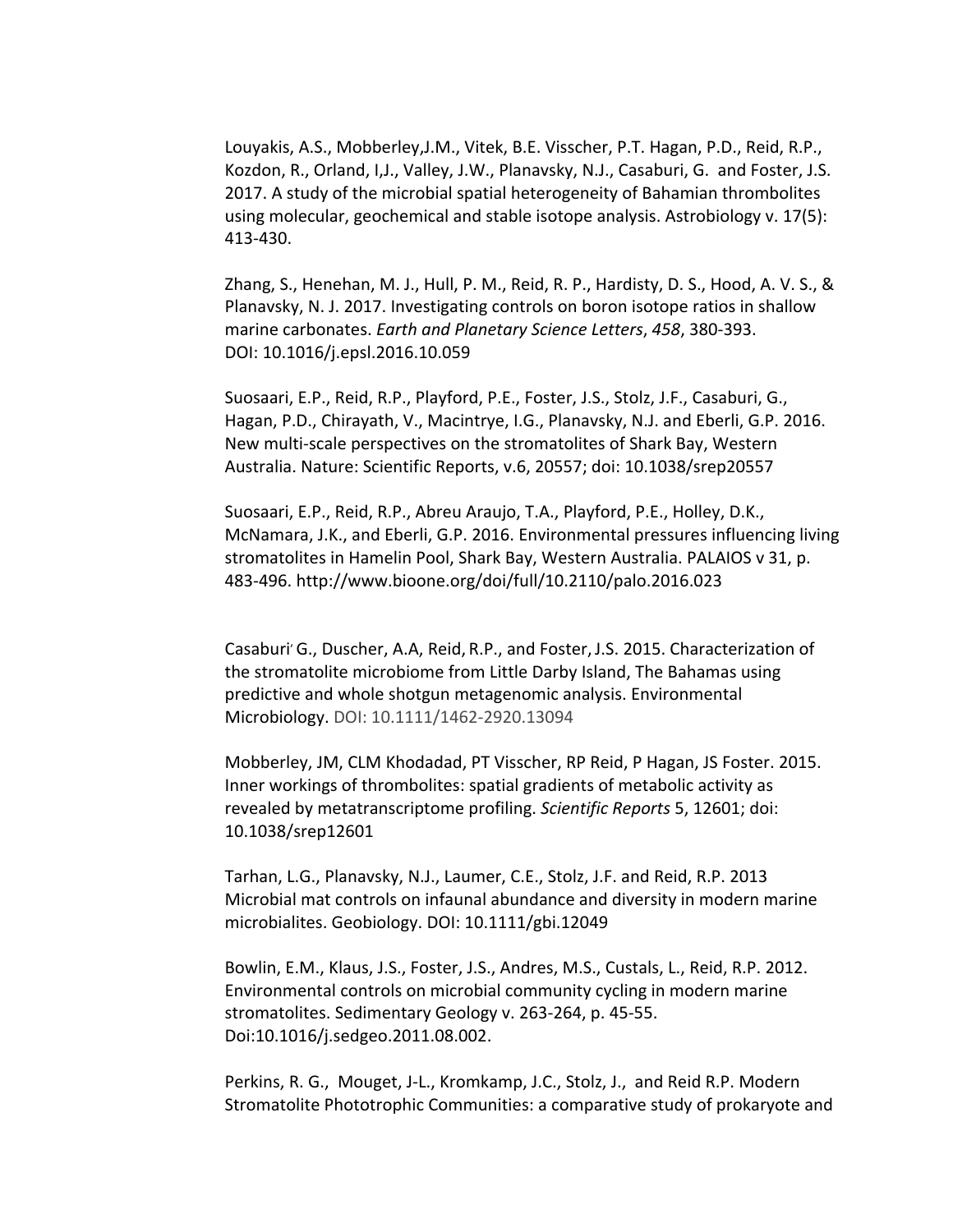eukaryote phototrophs using variable chlorophyll fluorescence. FEMS Microbiol. Biol. Jun 4 2012. doi: 10.1111/j.1574-6941.2012.01421.x.

Reid' R.P., Foster' J.S., Gudrun Radtke' G., Golubic. S. 2011. Modern Marine Stromatolites of Little Darby Island, Exuma Archipelago, Bahamas: Environmental setting, accretion mechanisms and role of euendoliths. In Reitner, J., Quéric, Nadia-Valérie Q., & Arp, G. (eds.) Advances in Stromatolite Geobiology, Lecture Notes in Earth Sciences, Springer Publishing, New York, p. 77-89.

Reid, R.P. 2011. Stromatolites. Encyclopedia of Modern Coral Reefs: Structure, Form and Process. Hopley, D. (ed). Springer, The Netherlands. p. 1045-1051.

Reid, R.P. 2011. Underwater Landscape Mosaics. Encyclopedia of Modern Coral Reefs: Structure, Form and Process. Hopley, D. (ed). Springer, The Netherlands. p. 1121-1124.

Reid. R.P., Gaspar, A.P., Bowlin, E. Custals, L. and Andres, M.S. 2011. Microbialites and sediments: a two year record of burial and exposure of stromatolites and thrombolites at Highborne Cays, Bahamas. In . Seckbach, J., Tewari, V. (ed). Stromatolites- Interaction of microbes with sediments. Springer Publishing, New York, p. 407-425.

Dupraz, C., R.P. Reid, and P.T. Visscher. 2011. Modern Microbialites. In Reitner, J. and Thiel, V. (eds) Encyclopedia of Geobiology, Springer, Berlin. p. 617-635.

Gleason, A. C. R., G. T. Kellison, R. P. Reid, 2011: Geomorphic characterization of reef fish aggregation sites in the upper Florida Keys, USA, using single-beam acoustics, The Professional Geographer: 63 (4), 443-455, doi: 10.1080/00330124.2011.585075.

Gleason, A. C. R., D. Lirman, N. Gracias, T. Moore, S. Griffin, M. Gonzalez, B. Gintert, R. P. Reid, 2011: Damage Assessment of Vessel Grounding Injuries on Coral Reef Habitats Using Underwater Landscape Mosaics, Proceedings of the 63rd Gulf and Caribbean Fisheries Institute, November 1-5, 2010, San Juan, Puerto Rico. pp. 125-129.

Lirman, D., Gracias, N., Gintert, B., Gleason, A.C.R., Deangelo, G., Gonzalez, M., Martinez, E., and Reid, R.P. 2010. Damage and Recovery Assessment of Vessel Grounding Injuries on Coral Reef Habitats Using Georeferenced Landscape Video Mosaics. Limnology and Oceanography: Methods, v. 8, p. 88-97.

Myshrall, K.L., S.J. Green, J.M. Mobberley, S.A. Havemann, P.T. Visscher, R.P. Reid, and J.S. Foster (2010) Biogeochemical cycling and microbial diversity in the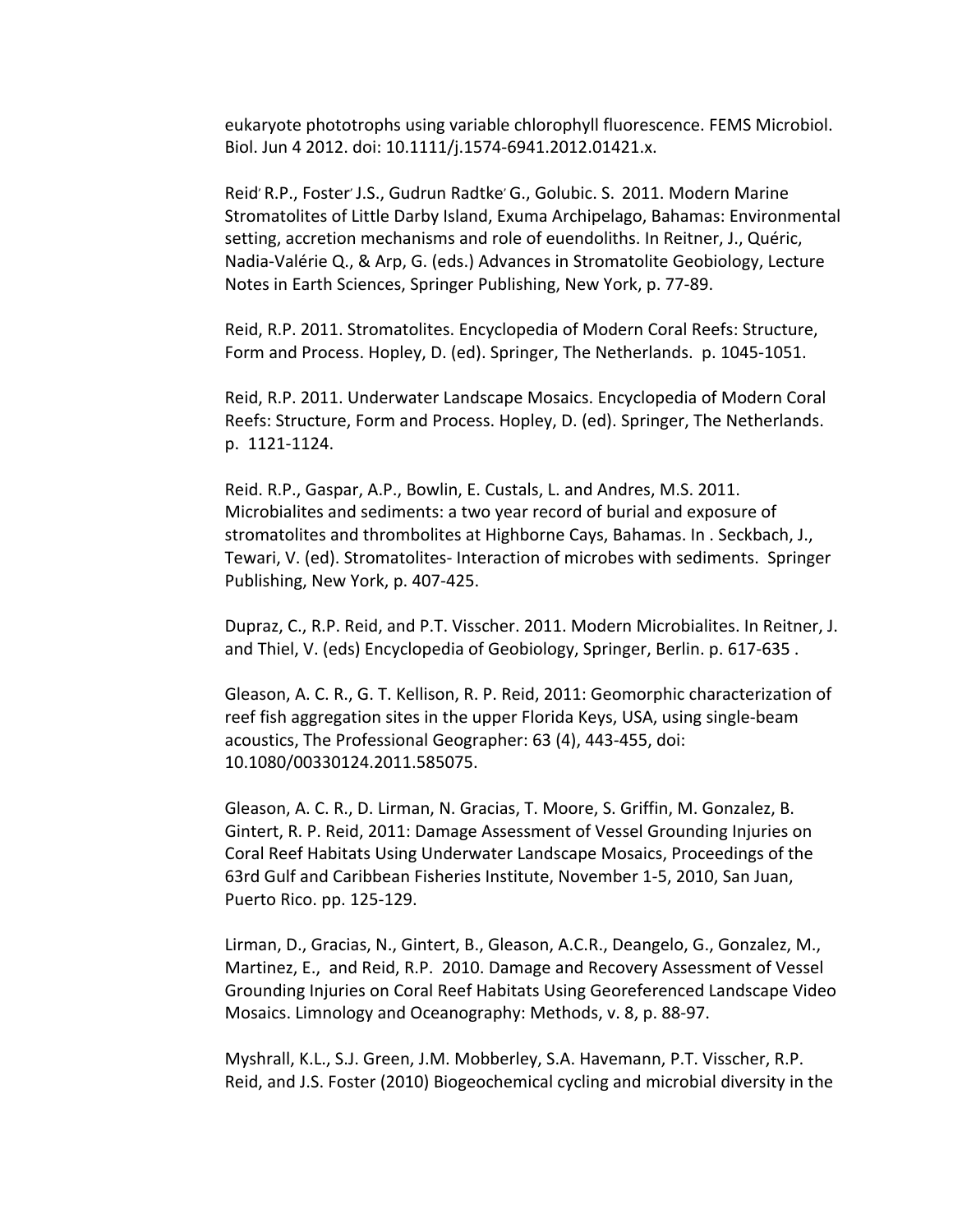modern marine thrombolites of Highborne Cay, Bahamas. *Geobiology*. v. 8, p.337-354. DOI: 10.1111/j.1472-4669.2010.00245.x

Franks, J., Reid, R.P., Aspden, R.J., Underwood, G.J.C., Paterson, D.M., Stolz, J.F. 2010. Ooid accreting diatom communites from the modern marine stromatolites at Highborne Cay, Bahamas. In Seckbach, J., and Oren, A., (ed.) "Microbial Mats: Modern and Ancient Microorganisms in Stratifed Systems", Cellular Origin, Life in Extreme Habitats and Astrobiology Series v. 14, Springer Publishing, New York, p. 277-285.

Paterson, D.M., Aspden, R.J., Reid, R. P. Biodynamics of modern marine stromatolties. In Seckbach, J., and Oren, A., (ed.) "Microbial Mats: Modern and Ancient Microorganisms in Stratifed Systems", Cellular Origin, Life in Extreme Habitats and Astrobiology Series v. 14, Springer Publishing, New York, p. 225-235.

Planavsky N, Reid R.P., Andres M, Visscher P.T., Myshrall K.L., Lyons T.W., 2009. Formation and diagenesis of modern marine calcified cyanobacteria and implications for carbonate saturation in the ancient ocean. Geobiology  $v. 7$ , p. 566-576

Foster. J.S., Green, S.J., Ahrendt, S.R., Golubic, S., Reid, R.P. Hetherington, K.L., and Bebout, L. 2009. Cyanobacterial diversity in marine stromatolites: evidence for redundant Ecotypes. ISME Journal v. 3, p. 573-587.

Gleason, A.C.R., Gracias, N., Lirman, D., Gintert, B.E., Smith, T.B., Moses, C.S., Dick. M.C., Reid, R.P. 2009. Landscape video mosaic of a mesophotic coral ecosystem. Coral Reefs v. 29, p. 253-253; doi: 10.1007/s00338-009-0544-2.

Andres, M.S, Reid, R.P., Bowlin, E., Gaspar, A.P. and Eisenhauer, A. 2009. Microbes versus metazoans as dominant reef builders: insights from modern marine environments in the Exuma Cays, Bahamas. Perspectives in Sedimentary Geology: A Tribute to the Career of Robert Nathan Ginsburg, IAS Special Publication 41, p. 149-165.

Decho, A.W., Visscher, P.T., Ferry, J., Kawaguchi, T., He, L., Przekop, K.M., Norman, R.S., Reid, R.P. 2009. Autoinducers extracted from microbial mats reveal a surprising diversity of N-acylhomoserine lactones (AHL) and abundance changes that may relate to diel pH. Environmental Microbiology,  $v$  11, p. 409-420.

Stolz, J.F., Reid, R.P., Visscher, P.T., Decho, A.W., Norman, S., Franks, J., Przekop, K., Bowlin, E.M. Foster, J., Aspden, R.J., Paterson, D.M., Underwood, G.J.C., Dupraz, C., Prufert-Bebout, L., 2009. The microbial mat communities of modern marine stromatolites at Highborne Cay, Bahamas. Atoll Research Bulletin., v. 567, p. 1-29.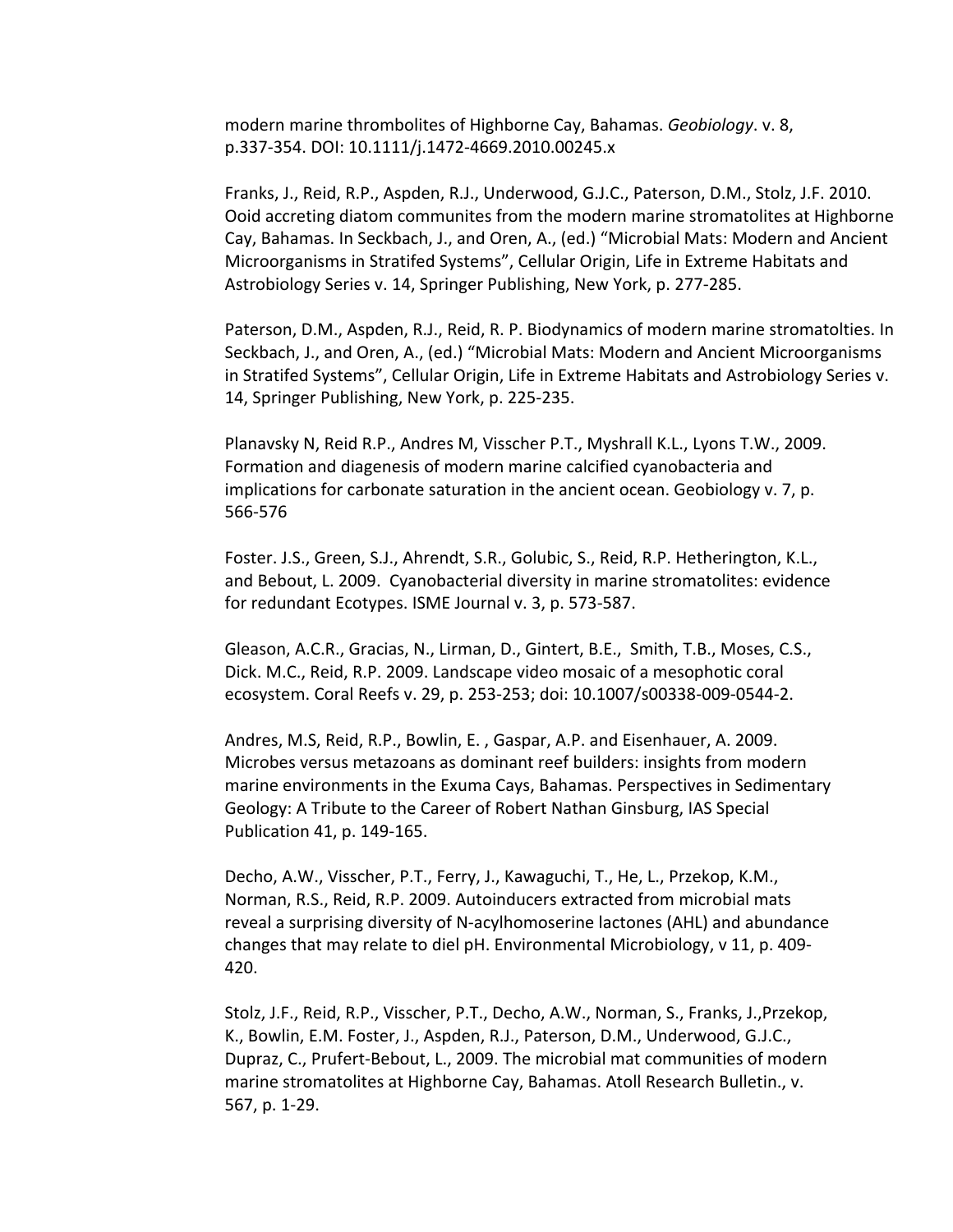Dupraz, C., Reid, R.P., Braissant. O., Decho, A.W., Norman, R.S. and Visscher, P.T. 2009. Processes of carbonate precipitation in modern microbial mats. Earth Science Reviews v. 96, p. 141–162.

Baumgartner, L.K., Spear, J.R., Daniel H. Buckley, D.H., Pace' N.R., Reid R.P., Visscher, P.T. 2009. Microbial Diversity in Modern Marine Stromatolites, Highborne Cay, Bahamas. Environmental Microbiology, v. 11, p 2710-2719.

Gintert, B., Gracias, N., Gleason, A.C.R., Lirman, D., Dick, M. Kramer, P.A., Reid, R.P. 2009. Second-generation Landscape Mosaics of Coral Reefs. Proceedings of the 11th International Coral Reef Symposium, Ft. Lauderdale, Florida, 7-11 July 2008, p. 577-581.

Gleason,' A.C.R., Reid, R.P., Kellison' G.T. 2008. Single beam acoustic remote sensing for coral reef mapping. Proceedings of the  $11<sup>th</sup>$  International Coral Reef Symposium, Ft. Lauderdale, Florida, 7-11 July 2008, p. 611-615.

Desnues' C.G., Rodriguez-Brito, B., Rayhawk' S., Kelley' S., Tran, T., Haynes,' M., Liu, H., Hall' D., Angly, F.E., Edwards, R.A., Thurber, R.V., Reid, R.P., Siefert, J., Souza, V. Valentine, D., Swan, B., Breitbart, M., & Rohwer, F. 2008. Biodiversity and biogeography of phages in modern stromatolites and thrombolites. Nature v. 452, p. 340-345.

Eckman J.E., Andres, M.S., Marinelli, R.L., Bowlin, E., Reid, R.P. Aspden, R.J. and Paterson, D.M. 2008. Wave and sediment dynanmics along a shallow sub-tidal sandy beach inhabited by modern marine stromatolites. Geobiology. v. 6., p. 21-32.

Paterson, D.M., Visscher, P.T., Consalvey, M., Aspden, R., Andres, M.S., Decho, A.W. Stolz, J. and Reid, R.P. 2008. Light-dependant biostabilisation of sediments by stromatolite assemblages. PLOS ONE 3(9): e3176. 

Perkins, R.G., Kromkamp, J.C. and Reid, R.P. 2007. How do stromatolite photosynthetic communities tolerate natural sand burial events? Possible involvement of light and oxygen in photochemical reactivation. Mar Ecol Prog Ser. v. 349, p. 23-32.

Kromkamp, J.C., Perkins, R., Dijkman, N., Consalvey, M., Andres, M., Reid, R.P. 2007. Can cyanobacteria survive burial? Aquatic Microbial Ecology v. 48, p. 123-130.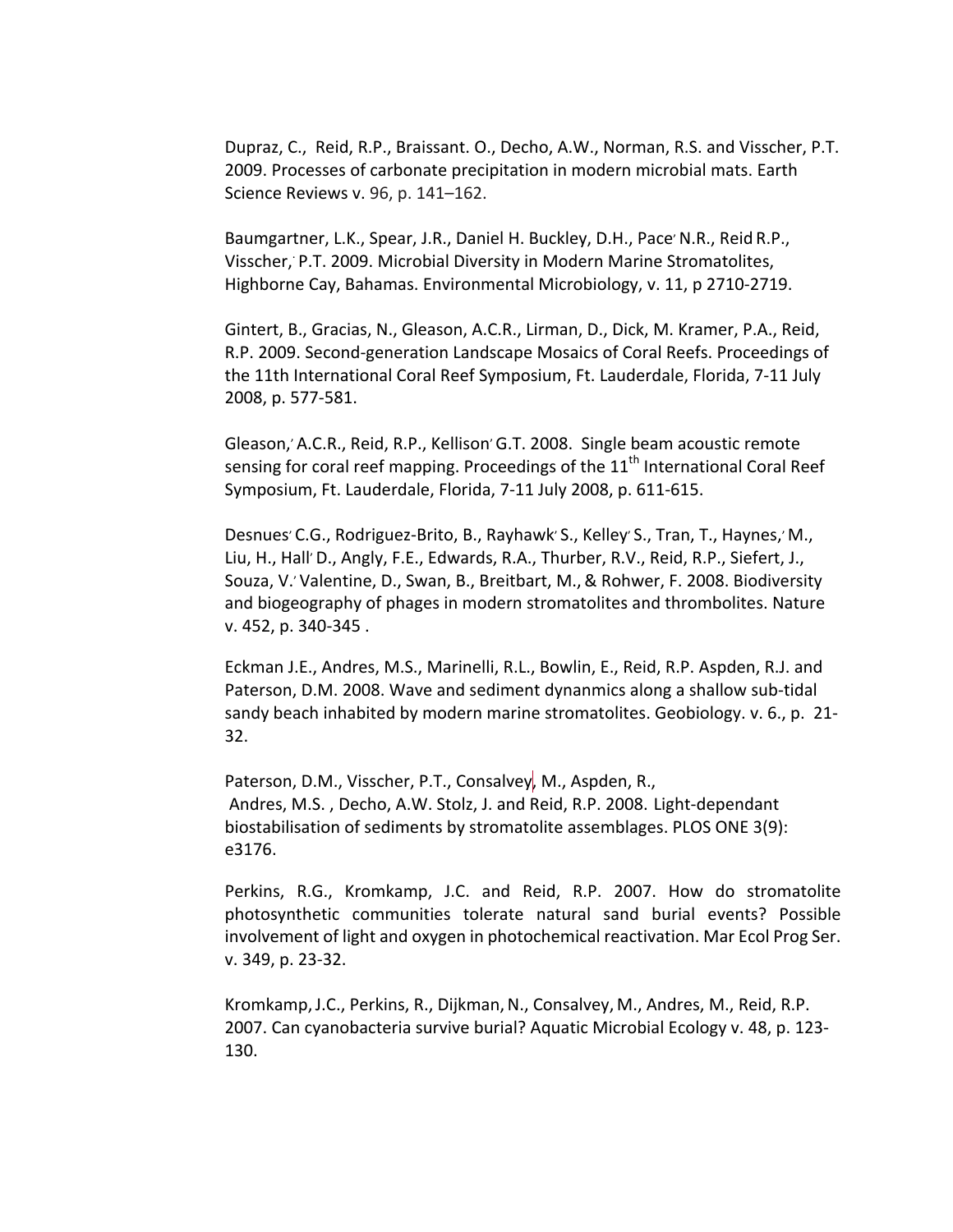Gleason, A. C. R., Reid, R. P. and Voss, K. J. 2007: Automated classification of underwater multispectral imagery for coral reef monitoring, Proceedings of MTS / IEEE Oceans 2007, 1-4 October, 2007, Vancouver, B.C. doi:10.1109/OCEANS.2007.4449394 (Winner of the student poster competition).

Gleason, A.C.R., Lirman, D., Williams, D., Gracias, N.R., Gintert, B.E., Madjidi, H., Reid, R.P., Boynton, G.C., Negahdaripour, S., Miller, M., Kramer, P., 2007. Documenting hurricane impacts on coral reefs using two-dimensional videomosaic technology. Marine Ecology: an Evolutionary Perspective, v. 28, p. 254-258.

Lirman, D., Gracias, N.R., Gintert B.E., Gleason, A.C.R., Reid, R.P., Negahdaripour, S., and Kramer, P., 2007. Development and application of a video-mosaic survey technology to document the status of coral reef communities. Environmental Monitoring and Assessment, v. 125, p. 59-73.

Andres, M.S. and Reid, R.P. 2006. Growth Morphologies of Modern Marine Stromatolites: A Case Study from Highborne Cay, Bahamas, Sedimentary Geology, v. 185, p. 319-328.

Baumgartner, L.K., Reid, R.P., Dupraz, C., Decho, A.W., Buckley, D.H., Spear, J.R., Przekop, K.M., Visscher, P.T. 2006. Sulfate reducing bacteria in microbial mats: changing paradigms, new discoveries, Sedimentary Geology, v. 185, p. 131-145.

Andres, M.S., Sumner, D.Y., Reid, R.P. and Swart, P.K. 2006. Isotopic Fingerprints of Microbial Respiration in Aragonite from Bahamian Stromatolites. Geology v. 34, p. 973-976.

Gleason, A. C. R., Eklund, A.-M., Reid, R. P., Koch, V. 2006. Acoustic Signatures of the Seafloor: Tools for Predicting Grouper Habitat, NOAA Professional Papers NMFS 5, pp. 38-47.

Decho, A.W. Visscher, P.T. and Reid, R.P. 2005. Production and cycling of natural microbial exopolymers (EPS) within a marine stromatolite. Palaeogeography, Palaeoclimatology, Palaeoecologyv, 219, p. 71-86.

Mobley, C.D., Sundman, L.K., Davis, C.O., Downes, T.V., Leathers, R.A., Montes, M., Bowles, J.H., Bissett, W.P., Kohler, D.D.R., Reid, R.P., Louchard, E.M., Gleason, A. 2005. A spectrum-matching and look-up-table approach to interpretation of hyperspectral remote-sensing data. Applied Optics, v. 44, p. 3576-3592.

Littler, D.S., Littler, M.M., Macintyre, I.G., Bowlin, E., Andres, M.S. and Reid, R.P.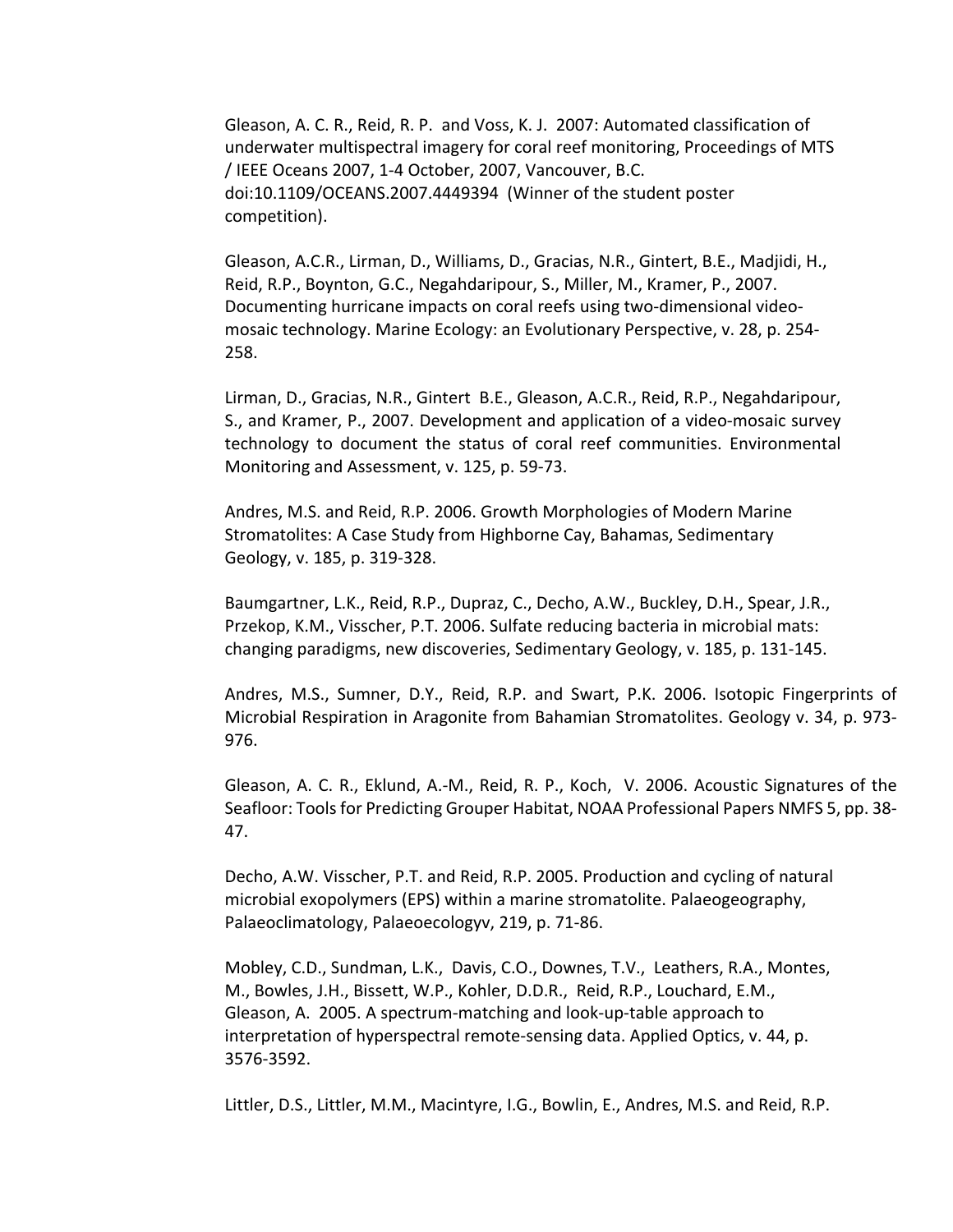2005. Guide to the dominant macroalgae of the stromatolite fringing reef complex, Highborne Cay, Bahamas. Atoll Research Bulletin, No. 532, p. 67-92.

Dupraz, C., Visscher, P.T., Baumgartner, L.K., Reid, R.P. 2004. Microbe-mineral interactions: early carbonate precipitation in a hypersaline lake (Eleuthera Island, Bahamas). Sedimentology v. 51, p. 745-765.

Reid, R.P., James, N.P., Macintyre, I.G., Dupraz, C.P., Burne, R.V. 2003. Shark Bay stromatolites: microfabrics and reinterpretation of origins. Facies v. 49, p. 45-53.

Reid R.P., Visscher, P.T., Decho, A.W., Sumner, D.Y., Dupraz, C. 2003. Microbial processes forming modern marine stromatolites: microbe-mineral interactions with a three-billion-year rock record. In Krumbein, W.E., Paterson D. M. and Zavarzin G. A. (eds) Fossil and Recent Biofilms- a natural history of life on Earth -Kluwer Academic Publishers, p.103-118.

Louchard, E.L., Reid, R.P., Stephens, C.F., Davis, C.O., Leathers, R.A. and Downes, T.V. 2003. Optical remote sensing of benthic habitats and bathymetry in coastal environments at Lee Stocking Island, Bahamas: A stochastic spectral classification approach. Limnology and Oceanography, v. 48 (1/2), p. 511-521.

Stephens, F. C., Louchard, E.M., Reid, R.P. and Maffione, R.A. 2003. Effects of microalgal communities on radiance reflectance spectra of carbonate sediments in subtidal optically shallow marine environments. Limnol. Oceanogr.  $48(1/2)$ : 535-546

Decho, A.W., Kawaguchi, T., Allison, M. Louchard, E.L. Reid, R.P., Stephens, C.F., Voss, K., Wheatcroft, R., Taylor, B.E. 2003. Sediment properties influencing upwelling spectral reflectance signatures: the "biofilm gel effect". Limnology and Oceanography Special Issue v.  $48(1/2)$ , p.  $431-443$ .

Zhang, H., Voss, K.J., Reid, R.P., 2003. Louchard, E.L. Bi-directional reflectance measurements of sediments in the vicinity of Lee Stocking Island, Bahamas. Limnology and Oceanography, v.  $48(1/2)$ , p. 380-389.

Zhang, H., Voss, K.J., and Reid, R.P. Determining the influential depth for surface reflectance of sediment by BRDF measurements., v. 11(21), p. 2654 – 2665.

Macintyre I.G and Reid, R.P. Micritization. In Middleton G.V. (ed.) Encyclopedia of Sediments and Sedimentary Rocks. Kluwer Academic Publishers.

Visscher, P.T. Hoeft, S.E., Surgeon, T.M.L., Rogers, D.R., Bebout, B.M., Thompson, J.S. Jr., Reid, R.P. 2002. Microelectrode measurements in stromatolites: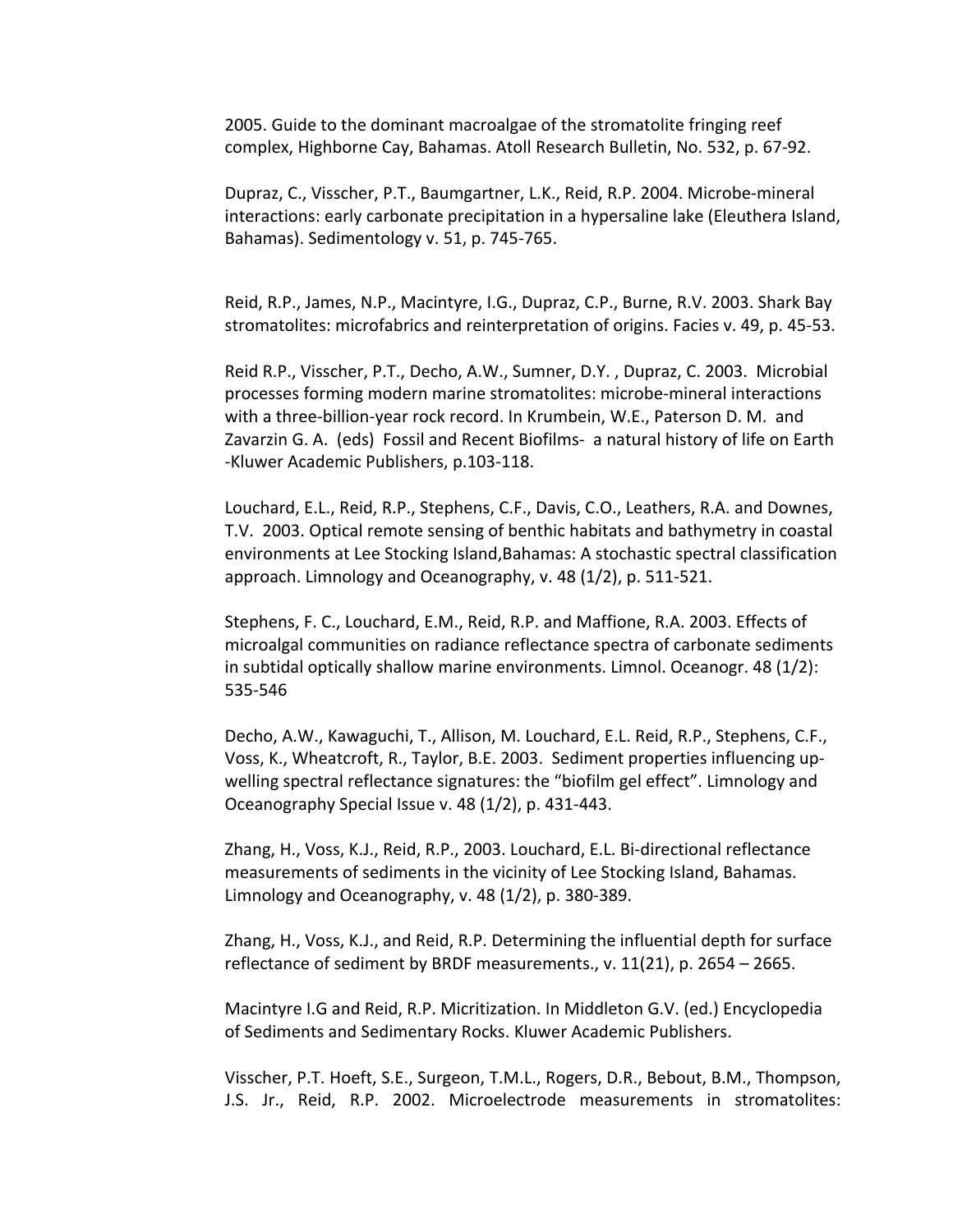Unraveling the Earth's past? In Taillefert, M., and Rozan, T. (eds), ACS Symposium Series 220. Environmental Electrochemical Analyses of Trace Metal Biogeochemistry,. Cambridge Univ.Press, New York, p. 265-282.

Louchard, E.M., Reid, R.P., Stephens, C.F., Davis, C.O., Leathers, R.A., Downes, T.V., Maffione, R. 2002. Derivative analysis of absorption features in hyperspectral remote sensing data of carbonate sediments. Optics Express, v. 10, No. 26, 1573.

Paerl, H.W., Steppe, T.F., Reid, R.P. 2001. Microbially-mediated precipitation in marine stromatolites: who's responsible? Environmental Microbiology, v. 3, p. 123-130. (Also cover page of this issue).

Stolz, J.F, Feinstein, T.N., Salsi, J., Visscher, P.T. and Reid, R.P. 2001. TEM analysis of microbial mediated sedimentation and lithification in a modern marine stromatolite. American Minerologist. v. 86, p. 826-833.

Reid, R.P. Visscher, P., Decho, A. Stolz, J., Bebout, I. Macintyre, B., Dupraz, C., Pinckney, J., Paerl, L. Prufert-Bebout, H., Steppe, T., DesMarais, D. 2000. The role of microbes in accretion, lamination and lithification of modern marine stromatolites. Nature v. 406, p. 989-992.

Visscher, P.T., Reid, R.P. and Bebout, B.M. 2000. Microscale observations of sulfate reduction: correlation of microbial activity with lithified micritic laminae in modern marine stromatolites. Geology v. 28, p. 919-922.

Reid R.P. and Macintyre, I.G., 2000. Microboring versus recrystallization: further insight into the micritization process. Journal of Sedimentary Research, v. 70, p. 24-28.

Macintyre, I.G., Prufert-Bebout, L. and Reid, R.P., 2000. The role of endolithic cyanobacteria in the formation of lithified laminae in Bahamian stromatolites. Sedimentology, v. 47, p. 915-921.

Reid R.P., Macintyre, I.G., and Steneck, R.S. 1999. A microbialite/algal-ridge fringing reef complex, Highborne Cay, Bahamas. Atoll Research Bulletin No. 465, 18p.

Reid, R.P. and Macintyre, I.G. 1998. Carbonate recrystallization in shallow marine environments: a widespread diagenetic process forming micritized grains. Journal of Sedimentary Research, v. 68, p. 928-946.

Visscher, P.T., Reid, R.P., Bebout, B.M., Hoeft, S.E., Macintyre, I.G., and Thompson, J. Jr., 1998. Formation of lithified micritic laminae in modern marine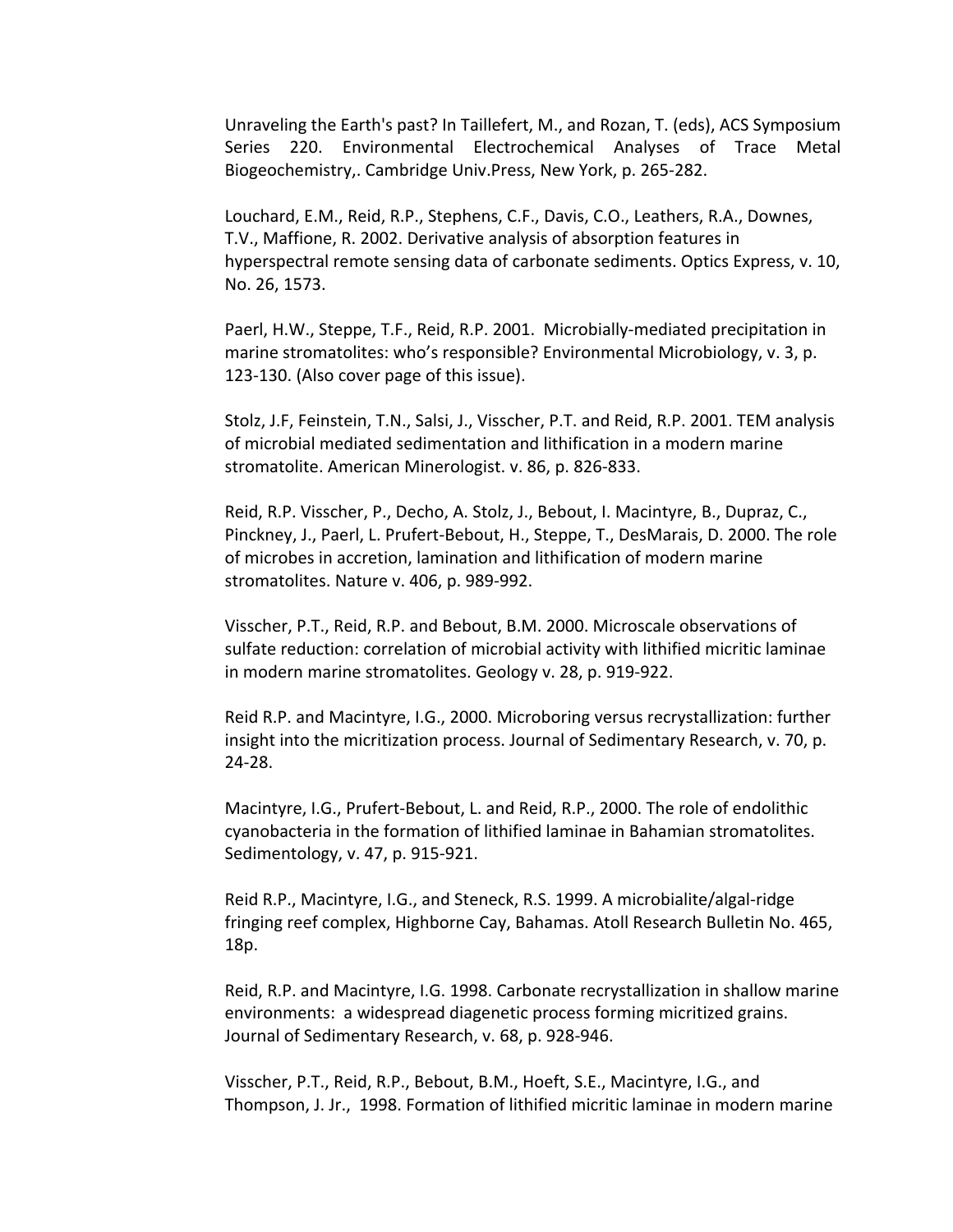stromatolites (Bahamas): the role of sulfur cycling. American Mineralogist, v. 83, p. 1482-1491.

Macintyre, I.G. and Reid, R.P. 1998. Recrystallization in a living porcelaneous foraminifer (*Archaias angulatis*): Textural changes without mineralogic alteration. Journal of Sedimentary Research v. 68, p. 11-19.

Steneck, R. S., Miller, T. E., Reid, R. P. and Macintyre, I. G. 1998. Ecological controls on stromatolite development in a modern reef environment: a test of the ecological refuge paradigm. Carbonates and Evaporites, v. 13, p. 48-65.

Steneck, R.S., Macintyre, I.G. and Reid, R.P. 1997. Unique algal ridge systems of Exuma Cays, Bahamas. Coral Reefs v. 16, p. 29-37.

Pinckney, J.L. and Reid, R.P. 1997. Productivity and community composition of stromatolitic microbial mats in the Exuma Cays, Bahamas. Facies, v. 36, p. 204-207.

R. Pamela, Carey, Steven N., and Ross, Daphne M. 1996. Late Quaternary sedimentation in the Lesser Antilles Island Arc. Geological Society of America Bulletin v. 108, p. 78-100.

Macintyre, I.G., Reid, R.P., and Steneck, R.S. 1996. Growth history of stromatolites in a fringing Holocene reef, Stocking Island, Bahamas. Journal of Sedimentary Research, v. 66, p.231-242.

Reid, R.P., Macintyre, I.G., Steneck, R.S., Browne, K.M., and Miller, T.E., 1995. Stromatolites in the Exuma Cays, Bahamas: Uncommonly common. Facies, v. 33, p. 1-18. Also cover page of this issue.

Macintyre, Ian G. and Reid, R. Pamela. 1995. Crystal alteration in a living calcareous alga (*Halimeda*): implications for studies in skeletal diagenesis. Journal of Sedimentary Research, v. A65, p. 143-153.

Pinckney, J., Paerl, H.W., Reid, R.P. and Bebout, B. 1995. Ecophysiology of stromatolitic mats, Stocking Island, Exuma Cays, Bahamas. Microbial Ecology, v. 29, p. 19-37.

Underwood, M.B., Ballance, P.F., Clift, P., Hiscott, R.N., Marsaglia, K.M., Pickering, K.T., and Reid, R.P. 1995. Sedimentation in forearc basins, trenches and collision zones of the western Pacific: a summary of results from the Ocean Drilling Program In: Taylor, B. and Natland, J. (eds.) Active Margins and Marginal Basins: A Synthesis of Western Pacific Drilling Results. American Geophysical Union Monograph 88, p.315-353.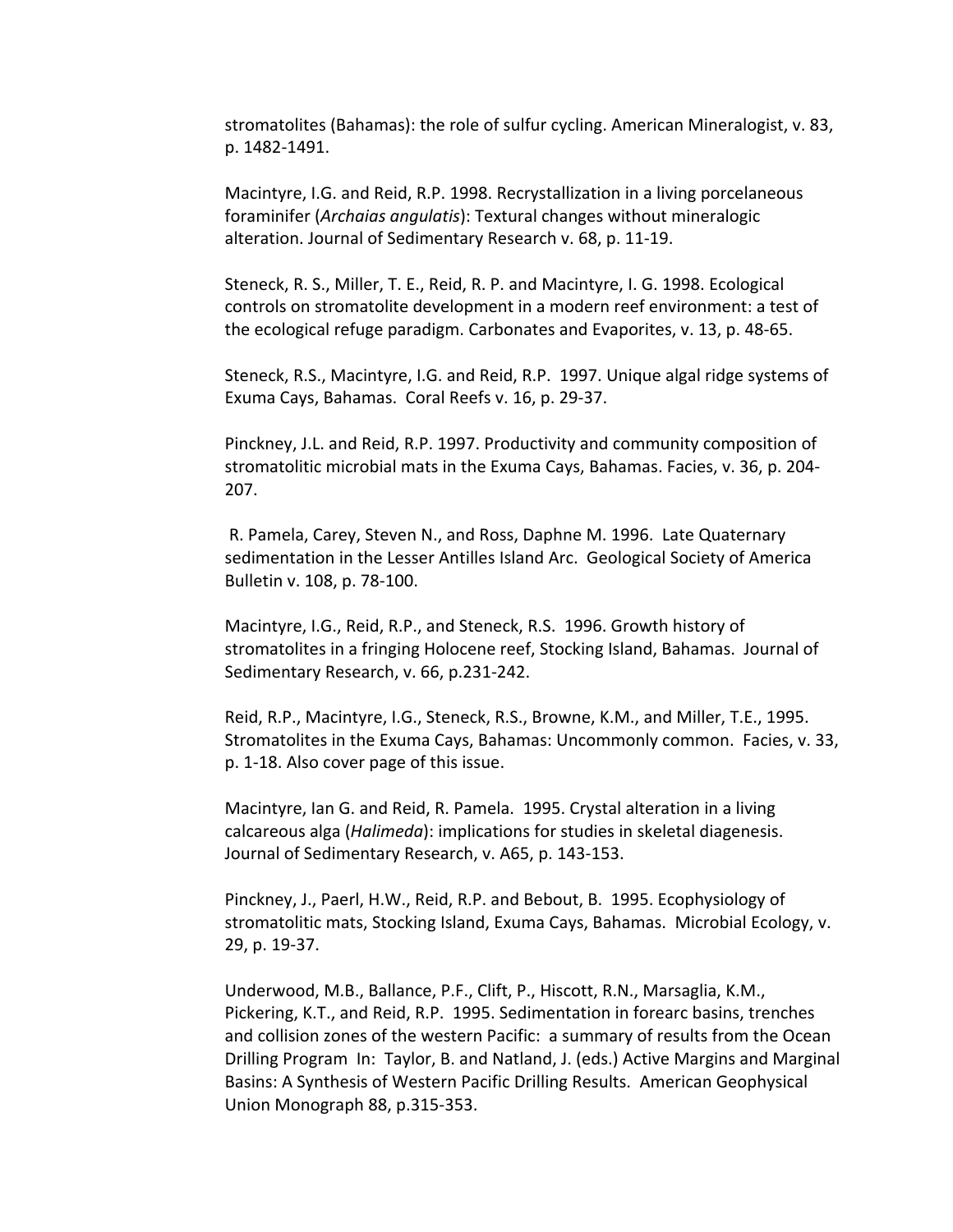Reid, R. Pamela, Carey, Steven N., Staerker, T. Scott and Ask, Maria. 1994. Sedimentology of the collision zone between the North D'Entrecasteaux Ridge and New Hebrides Island Arc (Site 827, 828 and 829). In Collot, J.-Y., Green, H.G., Stokking, L.B. et al. Proc. ODP, Sci. Results 134: College Station, Tx (Ocean Drilling Program), p. 73-88.

Reid, R. Pamela, Macintyre, I.G. and Post, J.E. 1992. Micritized skeletal grains in northern Belize lagoon: a major source of Mg-calcite mud. Journal of Sedimentary Petrology, v. 62, p. 145 - 156.

Macintyre, I.G. and Reid, R. Pamela. 1992. Comment on the origin of aragonite needle mud: a picture is worth a thousand words. Journal of Sedimentary Petrology, v. 62, p. 1095-1097.

Reid, R. Pamela and Browne K.M., 1991. Intertidal stromatolites in a fringing Holocene reef complex, Bahamas. Geology, v. 19, p. 15-18.

Reid, R. Pamela, Macintyre, I.G. and James, N.P. 1990. Internal precipitation of microcrystalline carbonate: a fundamental problem for sedimentologists. Sedimentary Geology, v. 68, p. 163-170.

Reid, R. Pamela. 1989. Lime Peak reef complex, Norian age, Yukon. In: N.P. James, H.H. Geldsetzer, and G.E. Tebbutt (editors), Reef Case Histories. Canadian Society of Petroleum Geologists Memoir, v. 13, p. 758-765.

Reid, R. Pamela and lan G. Macintyre. 1988. Foraminifera-algal nodules from the eastern Caribbean: growth history and implications on the value of nodules as paleoenvironmental indicators. Palaios, v.33, p. 424-435.

Senowbari-Daryan, B. and Reid, R. Pamela. 1987. Upper Triassic sponges (sphinctozoa) from southern Yukon, Stikine terrane. Canadian Journal of Earth Sciences, v. 24, p. 882-902.

Reid, R. Pamela. 1986. Discovery of Triassic phylloid algae: possible links with the Paleozoic. Canadian Journal of Earth Sciences, v. 23, p. 2068-2071.

Reid, R. Pamela. 1986. Non-skeletal peloidal precipitates in Upper Triassic reefs in Yukon (Canada). Journal of Sedimentary Petrology, v. 57, p. 893-900.

Reid, R. Pamela and Robert N. Ginsburg. 1986. The role of framework in Upper Triassic reefs in Yukon. Palaios, v. 1, p. 590-600.

Reid, R. Pamela and Dirk J. Tempelman-Kluit. 1986. Upper Triassic Tethyan-type